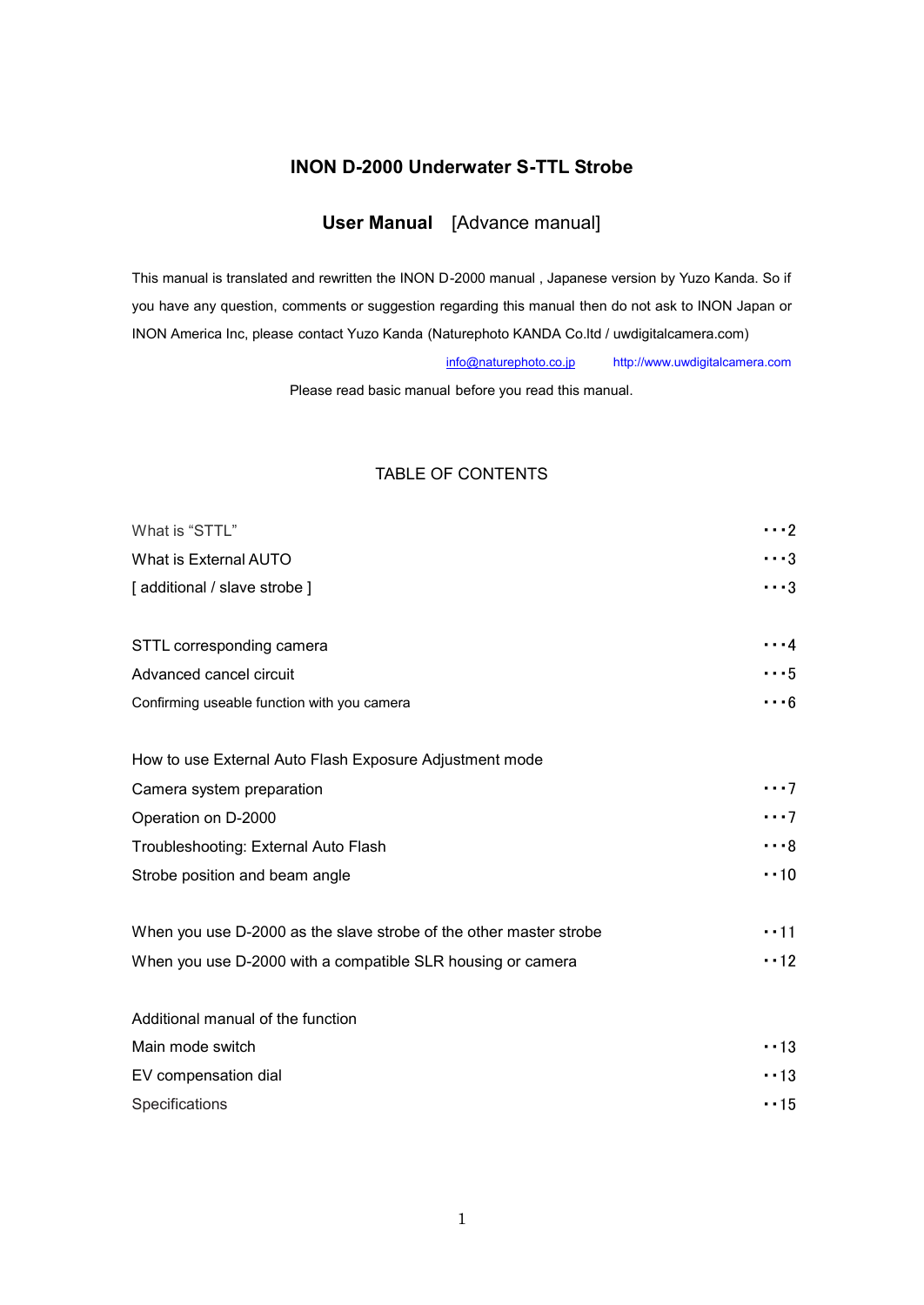## **[ What is S-TTL ]**

Newly developed "S-TTL" is TTL-AUTO. D-2000 is controlled by camera to obtain accurate exposue in which CCD measures D-2000 strobe light coming through camera lens. So S-TTL is free from influence of conversion lens or filters which affects angle of view or f -number of lens.

Only the difference from genuine strobe of camera manufactures is that S-TTL employs optical signal instead of electrical signal. The optical synchronous signal is Infrared ray(lR) created by Clear Photo System by cutting visible light from built-in strobe light.

IR enables to catch optical synchronous signal "outside" of transparent housing so water-tight synch connector is not necessary like a strobe which requires electrical TTL signal. S-TTL transmit optical signal to D-2000 through durable multi-core fiber optics. All pre-flash type digital camera is compatible with D-2000 when using in transparent housing. Since S-TTL employs optical signal, in theory, it is possible to have numbers of strobes connecting via fiber optics in TTL-AUTO. S-TTL is ideal strobe system under severe condition since it can freely uninstall underwater, has wide compatibility and has accurate exposure even in multi strobe configuration.



S-TTL is compatible with pre-flash type digital camera. Pre-flash is faint flash measuring exposure value before main flash. In S-TTL system, D-2000 emits pre-flash and main flash same as genuine electrical signal based TTL auto-strobe, which acquires accurate exposure. \*In principle, S-TTL is compatible with a non pre-flash type camera. However strobe light may be blocked before reaching to strobe light-sensor on a camera depending on housing shape or conversion lens and unable to calculate correct exposure.

What is "S" for S-TTL, Proper name of S-TTL is Optical Synch. TTL. "S" stands for Synchronization. The advantageous *features of underwater TTL-AUTO photography; versatility, reliability and operationality is exerted by optical synch. signal. Thus we named S-TTL.*

#### [ S-TTL compatible camera ]

Existing other External Auto Strobe is hard to use with Olympus  $\mu$  10/15/30, Canon IXY400/450/500, Nikon CP4100/ 4200 / 5200 which categorized consumable auto digital camera without settable aperture function. (explained at later) Since S-TTL is TTL-Auto, accurate exposure image can be easily and surely taken by just only pressing shutter release button. Any digital camera which can emit pre-flash underwater can receive benefit of S-TTL regardless of manufacture, model or shooting mode. S-TTL offers wide variety for selecting your digital camera. All Digital Camera System (\*2) which has available INON AD Mount System or M67 Mount System, is compatible with S-TTL. (\*2: except Fuji film F710)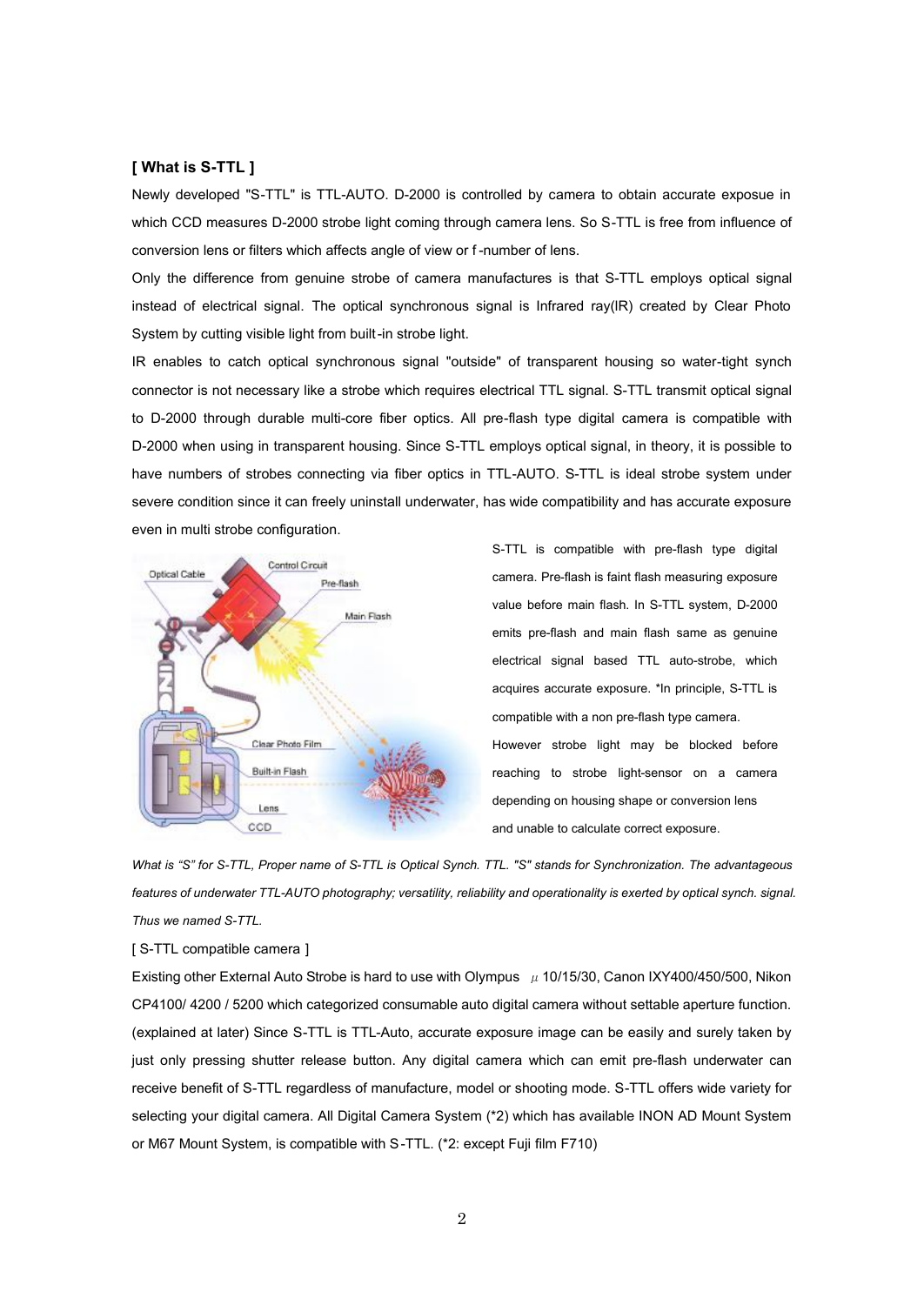[ Why External Auto strobe is hard to use for Auto digital cameras ]

Auto-mode specialized digital camera like  $\mu$  10/15/30, IXY400/450/500, CP4100/4200/5200 doesn't display aperture setting on it. The hard part is to synchronize aperture value of external strobe with "guessed" aperture value of a camera which is variable at the time of shooting. Moreover  $\mu$  10/15/30 and CP4100/4200/5200 can not fix ISO sensitivity which makes external strobe setting extremely difficult. External Auto Strobe having multi step aperture setting could be little bit easier for aperture setting range at the strobe. But it would be rather difficult with single / few aperture setting on external strobe since it needs to adjust exposure by zooming or using diffuser. In that case it will be obvious that Auto shooting getting much harder.

#### [ What is External Auto ]

External auto strobe has a sensor to measure reflected light on its front side. So it needs to synchronize aperture value on the strobe with aperture value on a camera before pressing shutter since the external auto strobe doesn't measure strobe light through CCD Iike S-TTL.

D-2000 is equipped with 24 steps aperture setting function which enables to control shadow for sophisticated lighting requires delicate aperture setting.

[ Problem of External Auto Strobe ]

External Auto Strobe needs to " face " to a subject since it has light sensor at front side. If a strobe does not properly face to a subject, reflected strobe light can not reach to the sensor and fail to get a image of accurate exposure. D-2000 is equipped with Focus Light for focusing and strobe positioning. Once adjusting the position of D-2000 so that spot light from Focus light place in the center of LCD, D-2000 should face to a subject and you will get image with accurate exposure. Focus Light will automatically turn off when pressing shutter release button. So flat spot on a ima ge will not happen.



## [ additional / Slave strobe ]

Slave Strobe employs a sensor measuring built-in flash light amount and emits light synchronized with built-in flash. So slave strobe works as fill in light while built-in flash works as primary light source.

Bult-in flash light shines on a subject and will eliminate modeling effect of external strobe. In case of poor visibility, suspended particles may be exposed on a image and clear image could be hard to get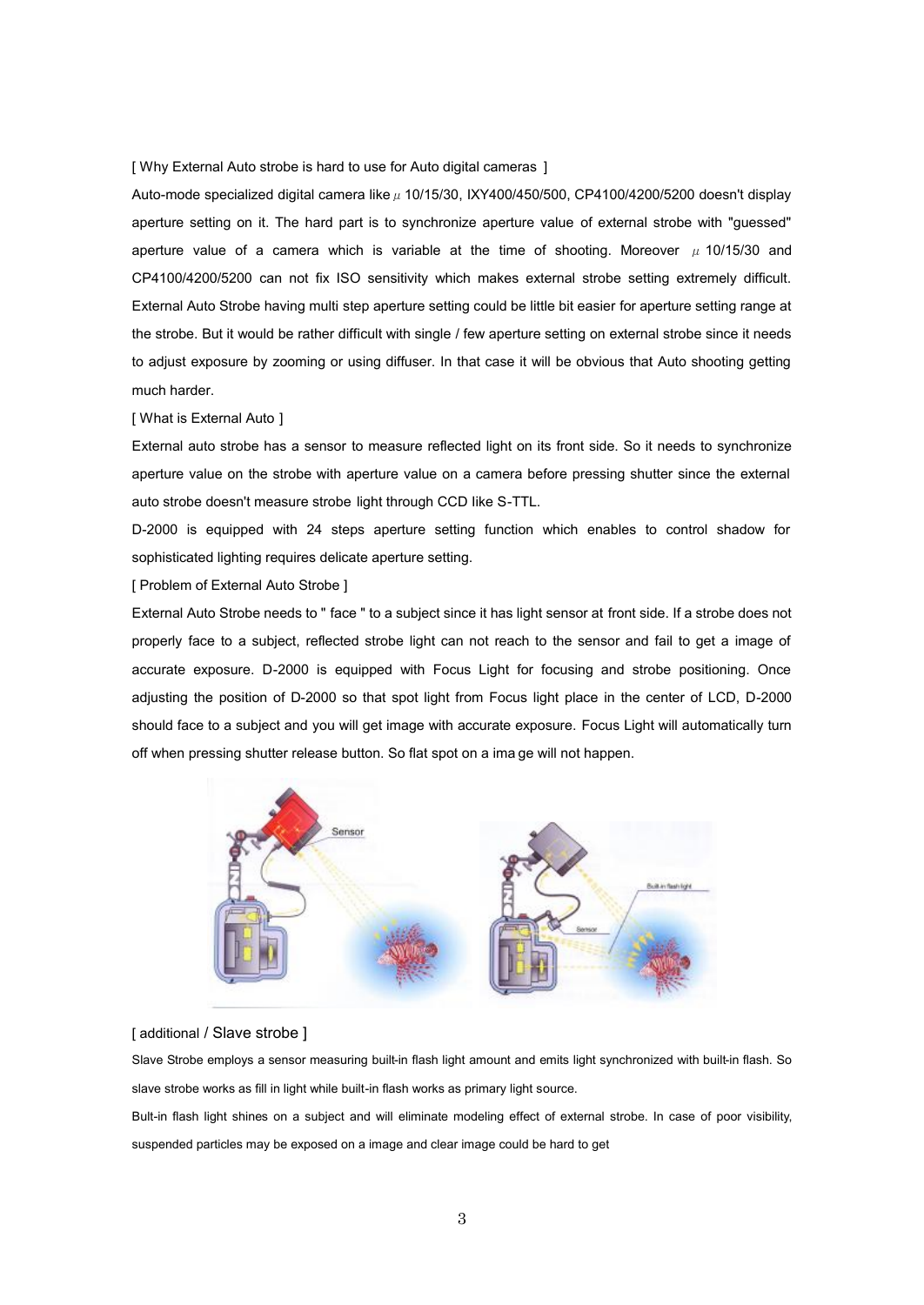## [ How to use S-TTL ]

Please refer " Basic manual ". And please check your camera is compatible with Light adjustment type "P-TTL" using group chart of the next page.

|                |                                            |                 | Light               |                | Aperture       |            |
|----------------|--------------------------------------------|-----------------|---------------------|----------------|----------------|------------|
|                |                                            |                 | adjustment Settable |                | displayed      | Settable   |
| Manufacturor   | camera model                               | housing         | type                | <b>ISO</b>     | in LCD         | Aperture   |
| <b>OLYMPUS</b> | C-200Z, C-300Z                             | PT-009          | $P-TTL$             | ◯              | $\pmb{\times}$ | ×          |
|                | $\mu$ -30,25,25,15                         | PT-016          | P-TTL               | $\pmb{\times}$ | ×              | ×          |
|                | $\mu - 40$                                 | PT-026          | P-TTL               | O              | $\times$       | $\times$   |
|                | $C-40Z$                                    | PT-012          | P-TTL               | O              | $\bigcirc$     | $\bigcirc$ |
|                | $X-2, X-1$                                 | PT-014          | P-TTL               | $\bigcirc$     | $\bigcirc$     | $\bigcirc$ |
|                | $X-3$                                      | PT-024          | $P-TTL$             | $\bigcirc$     | $\bigcirc$     | $\bigcirc$ |
|                | C-755,745,750,740                          | PT-018          | $P-TTL$             | $\bigcirc$     | $\bigcirc$     | $\bigcirc$ |
|                | C-770,760                                  | PT-022          | $P-TTL$             | O              | O              | $\bigcirc$ |
|                | C-3030,3000,2020                           | PT-005,007,010  | P-TTL               | О              | $\bigcirc$     | $\bigcirc$ |
|                | C-3040,2040                                | PT-007,010      | $P-TTL$             | O              | $\bigcirc$     | $\bigcirc$ |
|                | C-4040,4100                                | PT-010          | $P-TTL$             | O              | $\bigcirc$     | $\bigcirc$ |
|                | $C-5050*1$                                 | $PT-015$        | $P-TTL$             | $\bigcirc$     | $\bigcirc$     | $\bigcirc$ |
|                | $C-5060*1$                                 | PT-020          | P-TTL               | O              | $\bigcirc$     | $\bigcirc$ |
|                | $C-8080*1$                                 | PT-023          | $P-TTL$             | O              | $\bigcirc$     | $\bigcirc$ |
|                |                                            |                 |                     |                |                |            |
|                | $*1$ When you use it with slave flash mode |                 | $R-M$               | $\bigcirc$     | $\bigcirc$     | $\bigcirc$ |
|                |                                            |                 |                     |                |                |            |
| Canon          | IXY D300                                   | WP-DC100        | $P-TTL$             | $\times$       | $\times$       | ×          |
|                | IXY D300a                                  | WP-DC500        | P-TTL               | $\bigcirc$     | $\times$       | $\times$   |
|                | IXY D500, D450, D400 WP-DC800              |                 | $P-TTL$             | $\bigcirc$     | ×              | ×          |
|                | A20,10                                     | WP-DC200        | $\mbox{P-TTL}$      | $\times$       | $\times$       | ×          |
|                | $A40,30*2$                                 | WP-DC200s       | P-TTL               | O              | $\times$       | ×          |
|                | A70,60 *2                                  | WP-DC700        | P-TTL               | O              | O              | О          |
|                | A80 $*2$                                   | <b>WP-DC900</b> | $P-TTL$             | $\bigcirc$     | $\bigcirc$     | $\bigcirc$ |

 $\begin{array}{ccc} \text{A}85,75 \ 2 \end{array}$  WP-DC30 P-TTL  $\begin{array}{ccc} \circ & \circ & \circ \end{array}$  $\mathsf{A}95 \cdot 2$  WP-DC50 P-TTL  $\bigcirc$   $\bigcirc$   $\bigcirc$ S50,45,S40,S30 \*2 WP-DC300 P-TTL  $\bigcirc$   $\bigcirc$   $\bigcirc$ S1IS \*2 WP-DC20 P-TTL  $\bigcirc$   $\bigcirc$   $\bigcirc$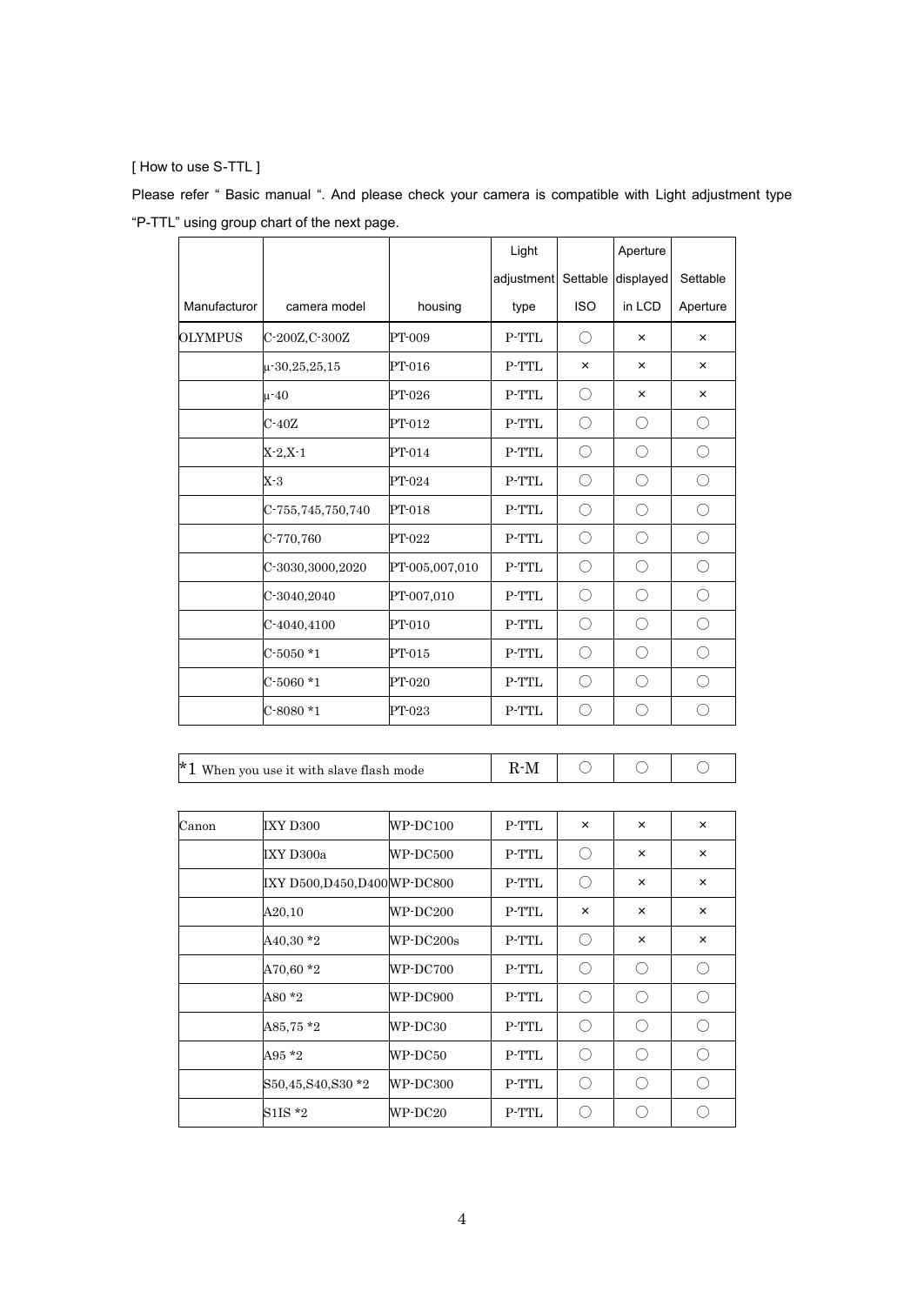|       | *2 When you use it with Manual mode | $R-M$        |       |   |   |   |
|-------|-------------------------------------|--------------|-------|---|---|---|
|       |                                     |              |       |   |   |   |
| Nikon | E4100,3200,2200                     | $WP$ - $CP1$ | P-TTL | × | × | × |
|       | E5200,4200                          | WP-CP2       | P-TTL | × | × | × |
| Fuji  | F710                                | WP-FX701     | $R-S$ |   |   |   |

P-TTL:Pre-flash TTL Auto Exposure Adjustment

R-M :Manual Flash Exposure Adjustment ( without pre -flash )

R-S :Real Time Auto Exposure Adjustment / External Auto Flash Adjustment ( without pre-flash )

 $\text{SONY}$  P100 MPK-PHB P-TTL  $\bigcirc$   $\bigcirc$   $\bigcirc$ 

[ Advanced Cancel Circuit ]

When you use the D-2000 with a camera that Light adjustment type is "R-M", "R-S" or "R-TTL: Real time TTL Auto Exposure Adjustment" ( at the case of using the D-2000 as the slave strobe of the other master strobe or connect with SLR housing or else: refer page, 10-11 ) you should set the magnet in Advanced Cancel circuit switch and make it off .

Turn the Advanced Cancel Circuit to OFF by installing the magnet into the Advanced Cancel Circuit Switch.

1) Insert the magnet into the Advanced Cancel Circuit Switch hole.

2) Thread in and screw down the Magnet Switch Screw.

*Caution*: Do not screw down the Magnet Switch Screw too tight.

It may damage the strobe, and always use the "Magnet screw tightner"

as shown in picture.

*It is no needs to install the magnet for other group cameras or strobes like "P-TTL", leave the Advanced Cancel Circuit "ON".*





Always turn main mode switch OFF when you set the Advanced Cancel Circuit, On or OFF.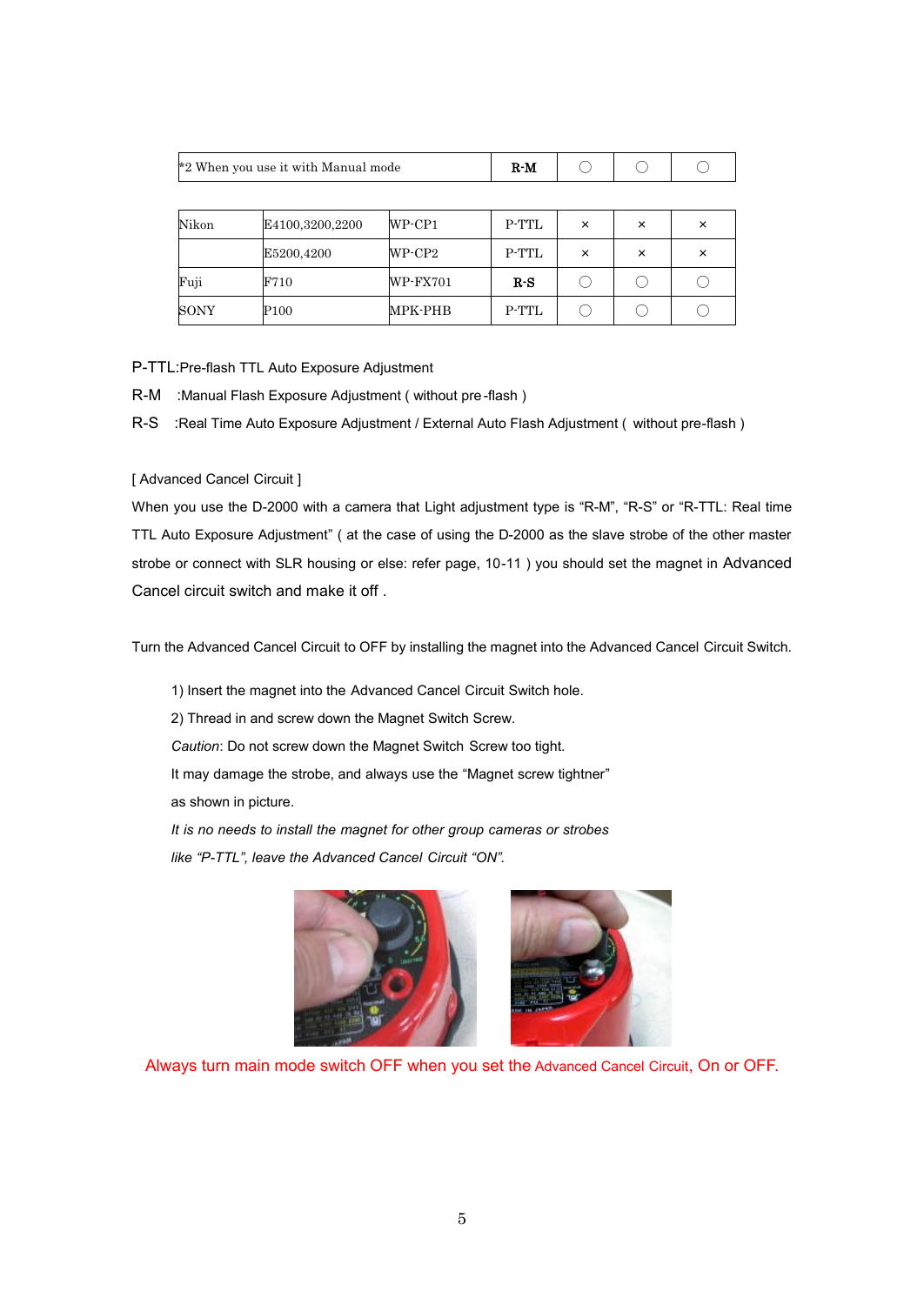### Confirming useable function with you camera

Confirm the D-2000 functions possible with your camera system. For camera system not listed in this chart, try shooting some test images to confirm functionality.

|                  |            | Aperture                    |          |                |                                                                                                        |        | Advanced                                            |                                                              |             |
|------------------|------------|-----------------------------|----------|----------------|--------------------------------------------------------------------------------------------------------|--------|-----------------------------------------------------|--------------------------------------------------------------|-------------|
| Light adjustment |            | Settable displayed Settable |          |                | Strobe function                                                                                        |        | Cancel                                              | Clear photo   Focus light                                    |             |
| type             | <b>ISO</b> | in LCD                      | Aperture | S-TTL          | Ext.Auto                                                                                               | Manual | Circuit                                             | System *2                                                    | Function    |
| P-TTL            | О.         | ∩                           | €        | Ο.             |                                                                                                        | ⊖      | €                                                   | $\left( \begin{array}{c} \cdot \\ \cdot \end{array} \right)$ |             |
|                  | ∩          | ∩                           | ×        | (              | ()                                                                                                     | $(\ )$ | $(\ )$                                              | $\left( \begin{array}{c} \end{array} \right)$                | (           |
|                  | О.         | $\times$                    | $\times$ | (              | $*_{1}$<br>()                                                                                          | ⊖      | $\left( \begin{array}{c} \cdot \end{array} \right)$ | O                                                            | $\bigcap$   |
|                  | $\times$   | ×                           | $\times$ | ( )            | $*_{1}$<br>$\left(\begin{smallmatrix}1\\1\end{smallmatrix}\right)$                                     | ()     | $\bigcirc$                                          | ⊖                                                            | €           |
| $R-M$            | $\bigcirc$ | ∩                           | ∩        | $\pmb{\times}$ | ()                                                                                                     | ()     | un-necessary                                        | $\left(\begin{array}{c} \end{array}\right)$                  | $\Delta$ *3 |
| or               | ( `        | ⌒                           | ×        | $\times$       | ()                                                                                                     | $(\ )$ | un-necessary                                        | $\bigcirc$                                                   | $\Delta$ *3 |
| $R-S$            | $\bigcirc$ | ×                           | ×        | $\times$       | $*_{1}$<br>$\left(\begin{smallmatrix} \cdot & \cdot \\ \cdot & \cdot & \cdot \end{smallmatrix}\right)$ | ◯      | un-necessary                                        | ∩                                                            | $\Delta$ *3 |
|                  | ×          | $\times$                    | $\times$ | $\times$       | $*_{1}$<br>Ω                                                                                           |        | un-necessary                                        | ⊖                                                            | $*3$<br>Δ   |

Useable functions when using with digital camera

\*1) For External Auto with digital cameras that do not indicate Aperture value on the LCD panel, or the ability to set ISO value, refer to your camera manual and determine the "Effective Aperture value range" and "Effective ISO sensitivity range"

\*2) "Clear photo system" possible when using optional " Optical cable kit " available for various specific camera/housing configuration.

\*3) It is possible that light from the Focus Light may expose the image. We recommend first turning the Focus Light OFF before releasing the shutter.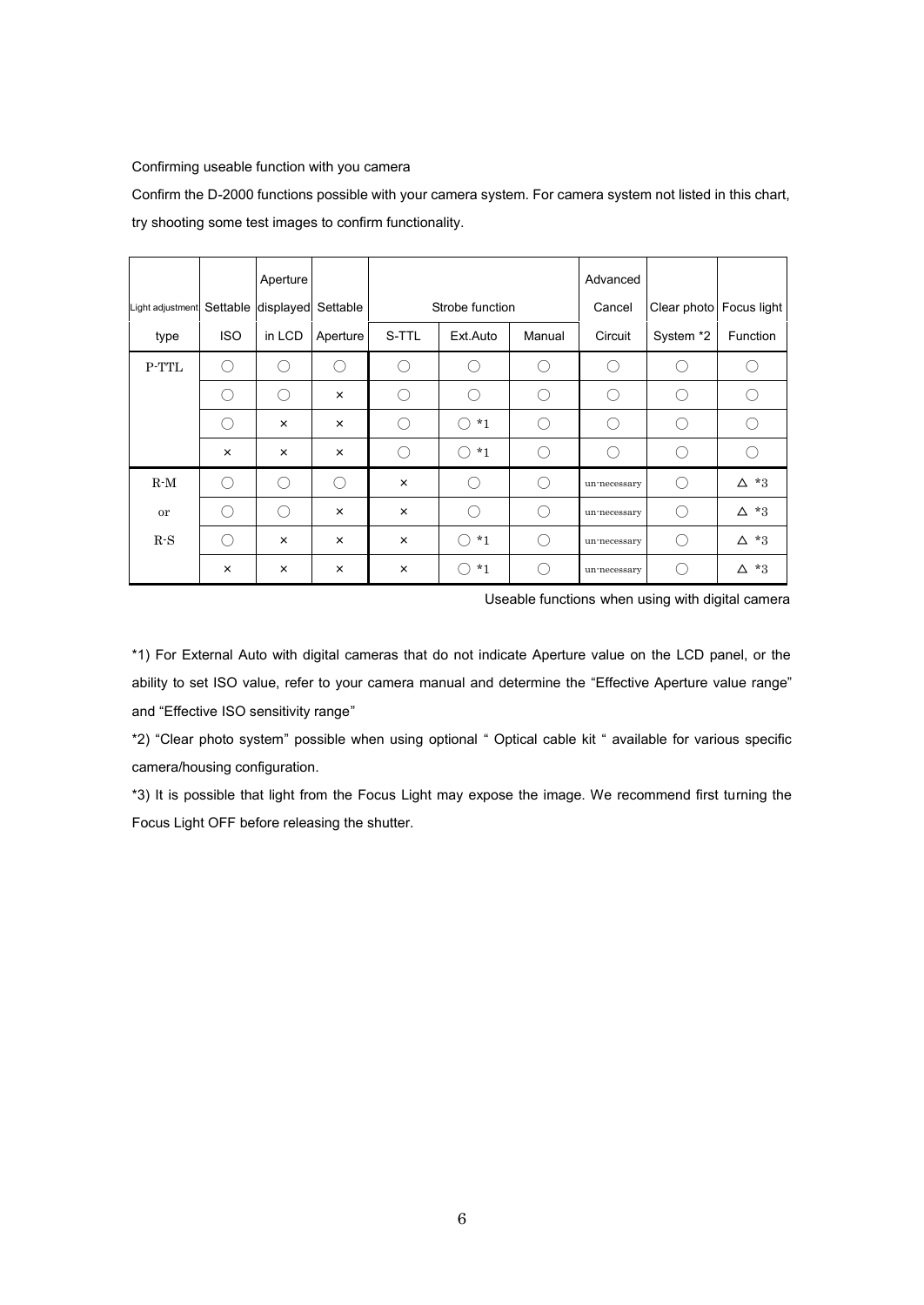How to use External Auto Flash Exposure Adjustment mode

[ Camera system preparation ]

When you will not use "S-TTL" auto mode with digital cameras, make the following three setting.

- 1. Set the camera's built-in strobe mode to " force-flash" or similar mode where flash will always fire.
- **2.** When using the D-2000's External Auto Flash Exposure Adjustment Auto, it is necessary to pre-set the camera's ISO sensitivity, shooting mode and Aperture value to suit the conditions to your shooting situation.
- **3.** Also, to have correct exposure depending on the subject reflectivity or conditions, it may be necessary to use exposure compensation on the camera and flash power compensation on the D -2000.

For details on how to set the ISO sensitivity, shooting mode or aperture setting for your camera, refer to your camera manual.

When D-2000 is configured with digital cameras it is necessary to set the D-2000's Aperture Value to match the camera's aperture value setting, when the camera's ISO sensitivity is set to a base-line ISO 100. We recommend setting the camera as follows, as an initial standard setting.

- 1. Set the camera's ISO sensitivity to "ISO 100" on camera's that allow such setting.
- 2. Set the camera's "Shooting Mode" to a mode that allows setting the Aperture Value, if your camera allows such setting
- 3. Set your camera's Aperture Value to a value that reflects your creative intent and the requirements of your particular imaging situation.
- 4. Set the camera's "Flash Mode" to "force-flash", "fill-in-flash" or "anytime flash"
- 5. As necessary, set camera exposure to -1EV to -2EV, especially for macro imaging.

**[** Operation on D-2000 **]**

- 1. Main mode switch set at "AUTO" position.
- 2. Set the same aperture value on D-2000 with EV compensation dial ( indicated "green" letters f numbers) f1.4 – f11, you can select and use the one from 12 steps f stop.
- 3. And you can use +1/4 compensation switch, too. If you set this switch on then the strobe power will be controlled lighten +1/4EV ( a slight brighter)







+1/4 switch OFF +1/4 switch ON Wrong position

After setting the strobe and shooting some images it is possible to adjust further as follows.

After taking the image and reviewing it on the LCD monitor, in accordance with your intended results and the shooting conditions, adjust the camera's aperture value, the camera's exposure compensation (on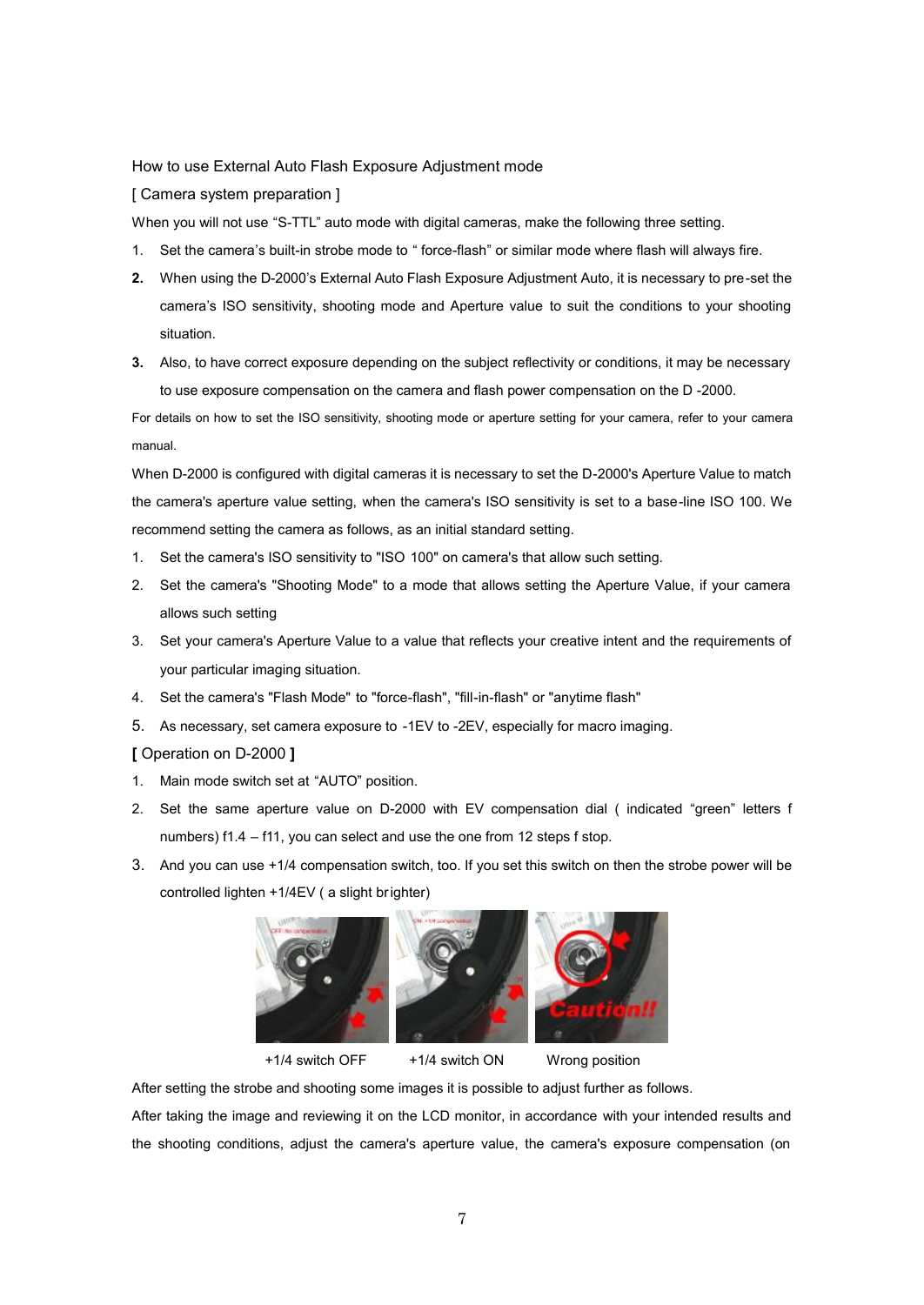camera's that allow this), and or the D-2000 flash output compensation. For camera's that do not allow setting the ISO sensitivity or do not have a Shooting Mode that allows setting the aperture value, refer to the camera's LCD monitor display, the camera manual and the lens specifications as printed on the lens itself. We recommend checking this information .

(a) ISO sensitivity effective range, (b) Largest "F" value (c) Smallest "F" value

#### **Easy way to correct the exposure level:**

If the result is too bright than your intention, then turn the EV compensation dial to "Left:Darken" without *modification of camera's f stop. On the other hand, if the result is too dark than your intention, then turn the EV compensation dial to "Right:Lighten" without modification of camera's f stop.* And Please correct the brightness of your camera's LCD monitor

## [ Troubleshooting External Auto Flash ]

When using strobes, depending on the particular shooting conditions, subject characteristics and desired image characteristics, it is very important to consider the total light of, and balance between both the natural ambient light and the strobe light. Also, it is necessary to keep in mind the general characteristics of digital cameras and how the D-2000 handles external auto flash.

Here are some common situations, with causes and possible solutions.

- 1) Macro photographing
- Problem : Blooming, image highlights washed out, overexposed, too bright.
- Cause 1 : Because the amount of strobe light exposing the subject is small, the proportion of natural Iight reflecting off the subject is greater. After the strobe stops firing, when it thinks proper exposure has been reached, natural light continues to expose the subject until the camera shutter closes, and the digital camera's exposure latitude is overcome.
- Solution: Adjust camera to minus compensation, for example, from 0EV to -2 EV, etc.
- Solution: If using Aperture Priority or Manual Mode, step down aperture on camera, for example from f/4.0 to f/8.0 or f/11 etc.
- Solution: If using Manual Mode, increase shutter speed, for example from 1/60 to 1/125 or 1/ 180etc.
- Cause 2 : When subject has depth there is a difference light amount reaching the front and back, causing overexposure on the front or foreground, overcoming the digital camera's exposure latitude.
- Solution : Adjust strobe to minus compensation, for example if the camera aperture is f/8.0, set the strobe to f/5.6 or f/4-1/2 etc.
- Solution : Using strobe arms, move strobes farther away from subject to reduce amount of light reaching the subject.
- Solutron : Attach optional D-2000 diffuser panel ( External auto mode compatible type) to strobe to decrease flash output.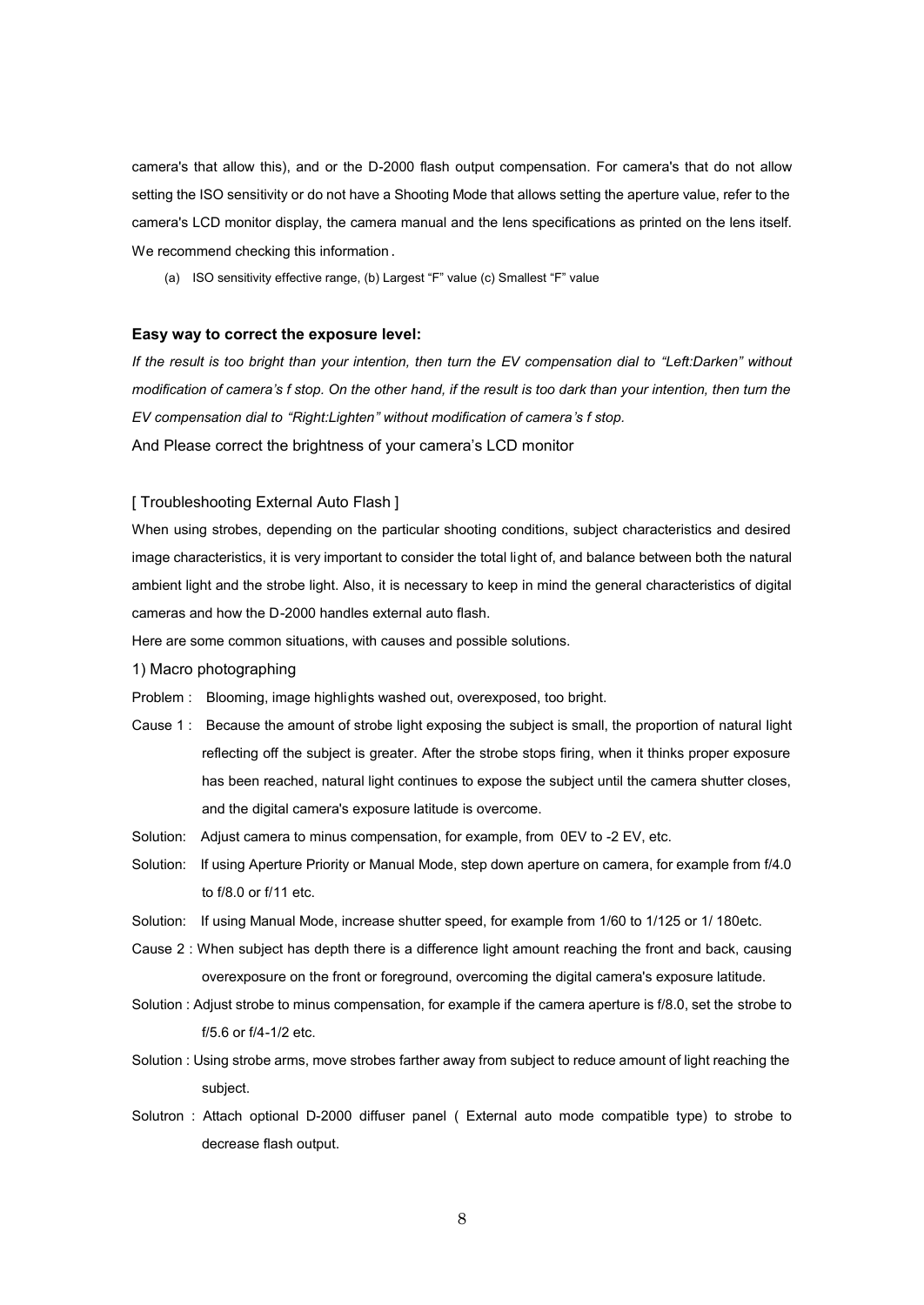## 2) Mid-range Subject Imaging

Problem : Blooming, image highlights washed out, overexposed, too bright.

- Cause : If the subject only covers a small portion of the frame, such as a small fish with an open water background, only a small amount of light will be reflected off the subject and back to the D-2000's light sensor. The strobe, sensing very little reflected light (under exposure) will try to emit more light than necessary, and overexpose/wash-out the subject. This is a difficult situation for any camera / strobe system.
- Solution : Adjust strobe to minus compensation.
- Solution : As needed, set camera's exposure compensation.

#### 3) Using Multiple Strobes (including camera's internal strobe)

- Problem: Blooming, image highlights washed out, overexposed, too bright.
- Cause : The total possible minimum light output from the combined strobe system (external strobe(s) + internal strobe) is too great at close distances, causing the close end (nearest the carnera) of the effective flash exposure range to lengthen out, away from the camera. Subjects close to the camera/flash will receive too much light and be overexposed. This is particularly the case for camera's having internal strobes with relatively large minimum possible flash output. For such cameras we recommend placing Clear Photo System film over the internal strobe when using external strobe(s).
- Solution 1 : Use INON "Clear Photo System"
- Solution 2 : Step down camera's aperture value.
- Solution 3: Adjust strobe to minus compe nsation.
- Solution 4: Using strobe arms, move strobes farther away from subject to reduce amount of light reaching the subject.
- Cause : When using strobes other than D-2000 as TTL slave strobes ,making proper exposure difficult or not possible.
- Solution : Use D-2000.

 \* INON has confirmed the compatibility of TTL slave, only combinations as follows (at Oct.2004) Master strobe : INON D-2000 TTL slave strobe: INON D-2000, Z-220 or Z-220s But INON Z-220 which was released on early stage ( the serial number is before #D030560 ) does not have the perfect compatibility on TTL slave with D-2000. at this case, please use Z-220 with the diffuser panel -3,-1.5 or Adjust strobe to minus compensation.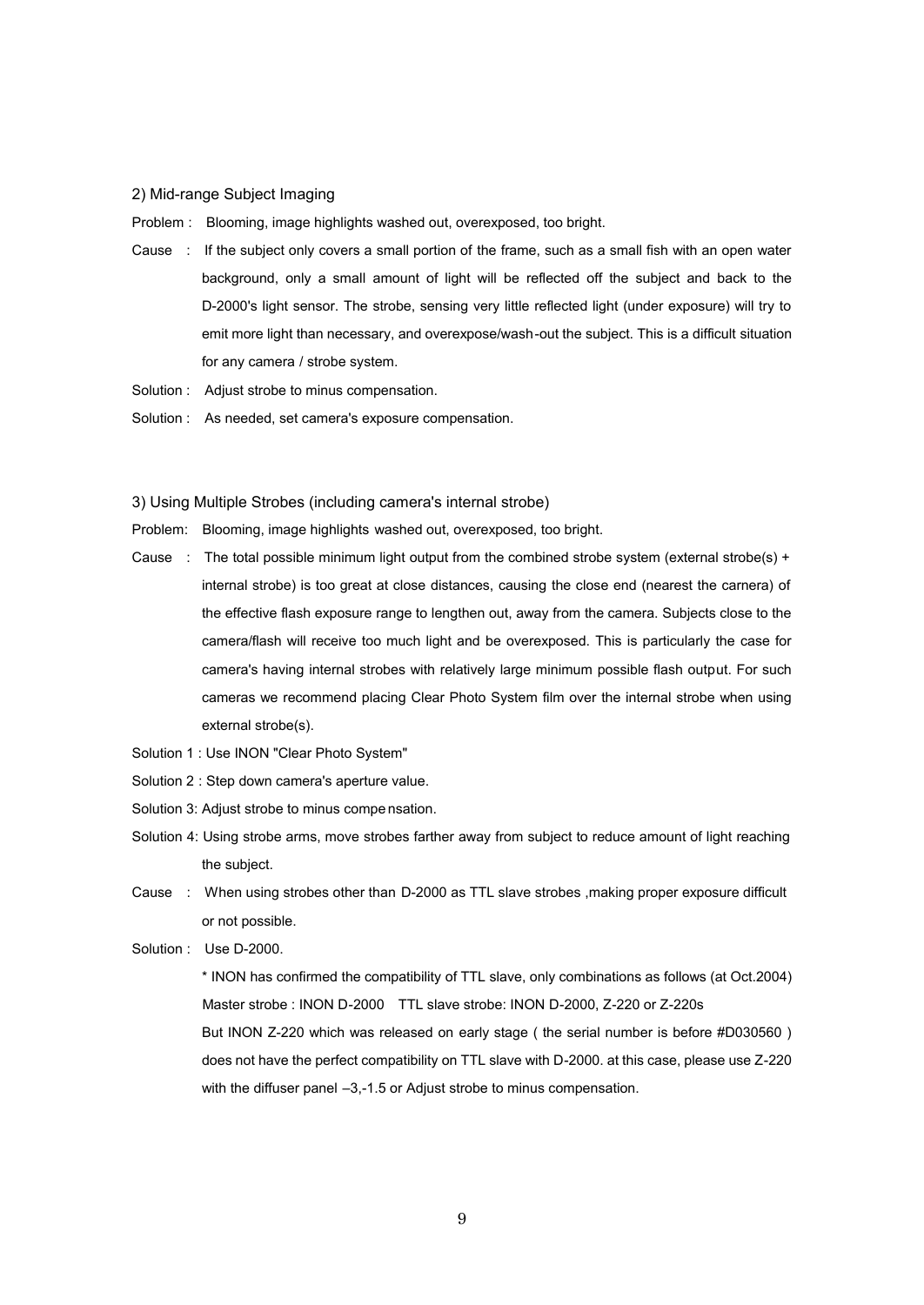#### 4) Distant Subject Photographing

Problem : Subject is underexposed, too dark.

Cause : Subject is too far away, beyond strobe's effective range so adequate light is not reaching subject.

Solution : Move closer to subject, to within the strobe's effective range.

### 5) Advanced Techniques (slow synch / using auxiliary strobes)

Problem : Blooming, image highlights washed out, overexposed, too bright.

- Cause : The proportion of exposure due to natural light is comparatively greater so that even after the strobe stops firing at what it thinks is "proper" exposure, the shutter is still open adding natural light exposure, causing total exposure to exceed the camera's exposure latitude.
- Solution1 : Adjust strobe to minus compensation.
- Solution 2: Adjust other shooting parameters on the camera .

## 6) Advanced Techniques (back-light subjects)

- Problem : Difficulty to achieve intended image.
- Cause : The balance of natural light to strobe light is improper for the camera shooting parameters.
- Solution : Set strobe flash output compensation and camera exposure compensation according to the subject reflectivity, background brightness and to what degree the subject fills the frame. In general, set camera exposure to plus (+) compensation and strobe flash output to minus (-) compensation.

## [ Strobe position and beam angle ]

When you use the D-2000 at "External Auto Flash" mode, as the strobe is positioned farther away from the camera ( the angle between lens axis and the strobe becomes greater), depending on the subject and shooting conditions, the subject reflectivity that camera measures compared to what the D-2000's light adjustment sensor measures could be very different and "correct" exposure may not be obtained using External Auto. In such case, compensate flash output by adjusting D -2000 EV compensation dial.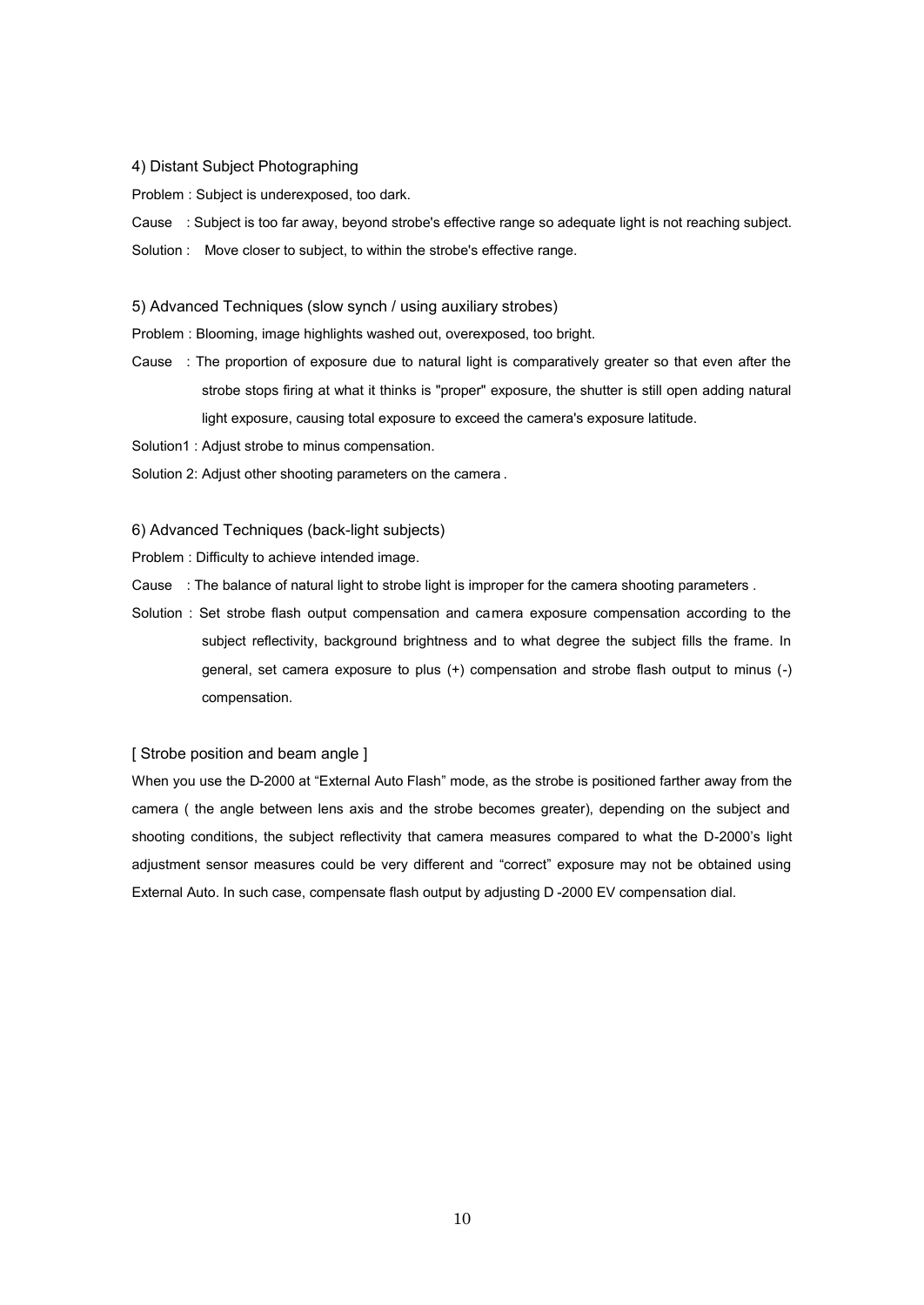|              |                                              | Light      |            | Aperture                       |          |
|--------------|----------------------------------------------|------------|------------|--------------------------------|----------|
|              |                                              | adjustment |            | Settable displayed in          | Settable |
| Manufacturer | Master strobe model                          | type       | <b>ISO</b> | <b>LCD</b>                     | Aperture |
| <b>INON</b>  | D-2000 w/pre-flash type digital camera       | P-TTL/M    |            | Depending on the camera system |          |
|              | $D-2000$ w/in all other camera               | $R-TTL/M$  |            | or                             |          |
|              | D-180/D-180S w/pre-flash type digital camera | $P-S/M$    |            | master strobe you are using    |          |
|              | D-180/D-180S w/in all other camera           | $R-S/M$    |            |                                |          |
|              | Z-220/Z-220S with Focus light controller     | $R-TTL/M$  |            |                                |          |
|              | Z-220/Z-220S w/pre-flash type digital camera | $P-M$      |            |                                |          |
|              | Z-220/Z-220S w/in all other camera           |            |            |                                |          |
|              | $Z - 22$                                     |            |            |                                |          |
| <b>NIKON</b> | SB-104/SB-105                                | $R-TTL/M$  |            |                                |          |
| Sea&Sea      | YS-25DX,YS-30,YS-60,YS-90                    |            |            |                                |          |
|              | YS-90DX, YS-120, YS-300, 350                 |            |            |                                |          |
|              | YS-25AUTO,YS-90AUTO                          |            |            |                                |          |
|              | Pre-flash cancel mode-OFF                    | $P-S$      |            |                                |          |
|              | Pre-flash cancel mode-ON                     | $R-S$      |            |                                |          |

[ When you use D-2000 as the slave strobe of the other master strobe ]

Master strobe Group Chart ( connecting with the master strobe by Optical Slave cable)

Notice: It is different from the twin connection from optical cable kit W type. This chart is for the case of using D-2000 as the slave strobe of the other master strobe.

|                  |                             | Aperture                       |          |            |                       |        | Advanced     |                         |             |
|------------------|-----------------------------|--------------------------------|----------|------------|-----------------------|--------|--------------|-------------------------|-------------|
| Light adjustment |                             | Settable displayed Settable    |          |            | Slave Strobe function |        | Cancel       | Clear photo Focus light |             |
| Type *1          | <b>ISO</b>                  | in LCD                         | Aperture | <b>TTL</b> | Ext.Auto*2            | Manual | Circuit      | System *2               | Function    |
| P-TTL            |                             | Depending on the camera system |          | $\times$   |                       |        |              | un-necessary            |             |
| $P-S$            | or                          |                                | $\times$ |            |                       |        | un-necessary |                         |             |
| $P-M$            | master strobe you are using |                                | $\times$ |            |                       |        | un-necessary |                         |             |
| $R-S$            |                             |                                |          |            |                       |        | un-necessary | un-necessary            |             |
| $R-M$            |                             |                                |          |            |                       |        | un-necessary | un-necessary            | $\Delta$ *3 |
| $R$ -TTL         |                             |                                |          |            |                       |        | un-necessary | un-necessary            | $\Delta$ *3 |

Useable functions when using with the other master strobe

\*1) Light adjustment type means as follows

P-TTL:Pre-flash TTL Auto Exposure Adjustment

P-S :Pre-flash Auto Exposure Adjustment / External Auto Flash Adjustment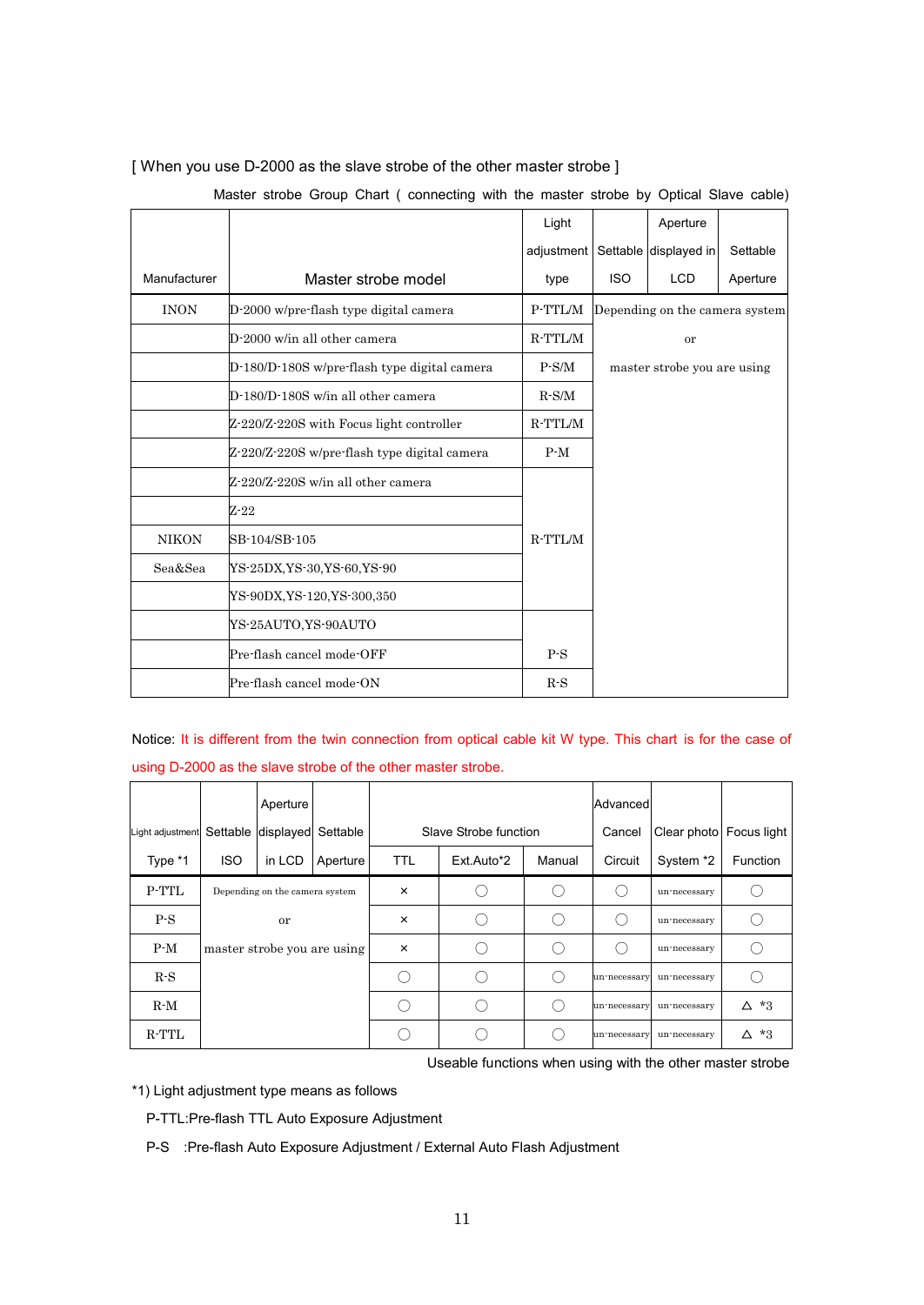- P-M :Manual Flash Exposure Adjustment (with pre-flash)
- R-M :Manual Flash Exposure Adjustment ( without pre -flash )
- R-S :Real Time Auto Exposure Adjustment / External Auto Flash Adjustment ( without pre -flash )

R-TTL:Real Time TTL Auto Exposure Adjustment

\*2) For External Auto with digital cameras that do not indicate Aperture value on the LCD panel, or the ability to set ISO value, refer to your camera manual and determine the "Effective Aperture value range" and "Effective ISO sensitivity range"

\*3) It is possible that light from the Focus Light may expose the image. We recommend first turning the Focus Light OFF before releasing the shutter.

|              |                                        | Light adjustment | Settable   | Aperture  | Settable |
|--------------|----------------------------------------|------------------|------------|-----------|----------|
| Manufacturer | Housing or camera model                | type             | <b>ISO</b> | displayed | Aperture |
| <b>INON</b>  | X1-LZ.X1-NZ.X1-Z                       | R-TTL            |            |           |          |
|              | <b>INON optical converter TTL</b>      |                  |            |           |          |
|              | +Nikonos compatible housing or cameral | R-TTL            |            |           |          |
|              | INON optical converter D+NEXUS D100    | $P-M$            |            |           |          |
|              | INON optical converter D+NEXUS D70     | $R-M$            |            |           |          |

[ When you use D-2000 with a compatible SLR housing or camera ] system chart

| Light<br>adjustment | Settable   | Aperture<br>displayed | Settable |            | Strobe function |        | Advanced<br>Cancel |              | Clear photo Focus light |
|---------------------|------------|-----------------------|----------|------------|-----------------|--------|--------------------|--------------|-------------------------|
| type                | <b>ISO</b> | in LCD                | Aperture | <b>TTL</b> | Ext.Auto        | Manual | Circuit            | System       | Function                |
| R-TTL               |            |                       |          |            |                 |        | un-necessary       | un-necessary | $*1$<br>Δ               |
| $R-M$               |            | ( )                   |          | ×          | . .             |        | un-necessary       | un-necessary | ∆ *1                    |
| $P-M$               |            | ( )                   |          | ×          |                 |        |                    | un-necessary | $*1$                    |

**1\*)** It is possible that light from the Focus Light may expose the image. We recommend first turning the Focus Light OFF before releasing the shutter. And When you use the D-2000 with "INON optical converter TTL", you can not make it OFF the focus light. And when you use the D-2000 with the housing or camera other than INON X-1Z, X-NZ or X1-LZ housing, you can not turn OFF the focus light from the switch on the housing.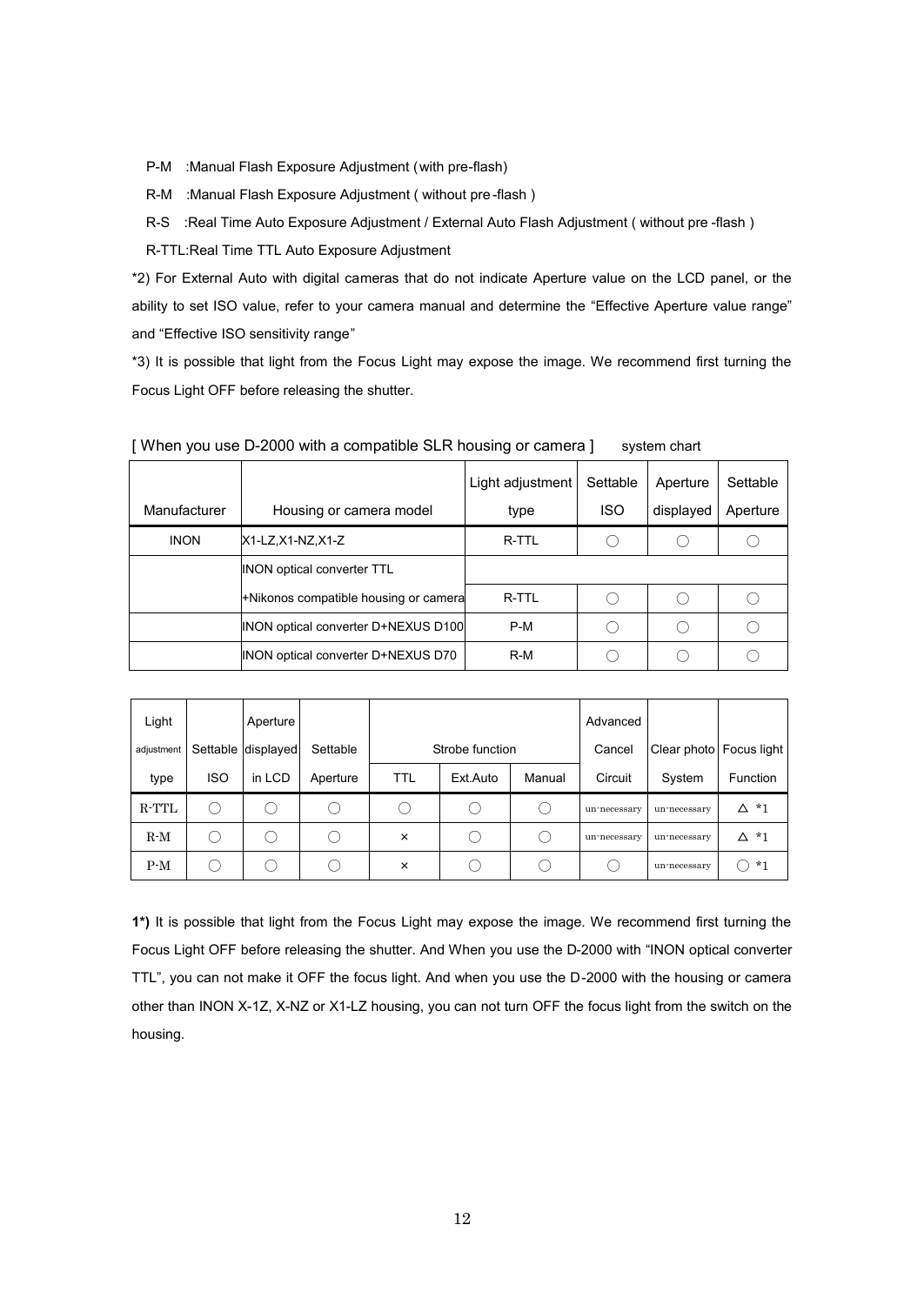[ Additional manual of the function ] Main mode switch:



OFF : OFF position

STTL: When you use the D-2000 at "S-TTL" mode and the strobe power is not enough at "STTL-Low" standard position, then set the switch at this position. And please use this position when you are using the diffuser panel (-1.5 or –3). And when you use "TTL" as the slave strobe or with a housing, set at this position. But on this case you should set

the EV compensation dial at the "TTL" position.

- STTL-Low : The standard position for using S-TTL auto mode.
- AUTO : When you use D-2000 at External Auto Flash mode, please set at this position. To get good result well controlled strobe light, you should set the correct f number on the strobe with the EV compensation dial as the Aperture set dial.
- M-0.5▼ -6: Manual position,( you can control the power of D-2000 with the EV compensation dial, as the power set dial –0.5 to –6 / 12 steps with 1/2 EV increments.

FULL : Manual position "FULL" power.

l *Strobe ready lamp (Red) will turn on when the charge level reaches almost 80% of it, so if you need "real" Full power, Please release the shutter after a few seconds after it light on.*

[ EV compensation dial ]

This dial has multi function. When you use the D-2000 at S-TTL mode, it works as the EV compensation dial. When you use the D-2000 at External Auto mode, it works as the Aperture value set dial. And When you use the D-2000 at Manual mode, it works as the power set dial.

[STTL] Please refer Basic manual ( page.13) And when you use "TTL" mode, set the dial at "TTL" position.

*Notice: "STTL" and "TTL" is the different mode*

[External Auto mode]

You can select the aperture value f1.4 +1/2EV through f11



f 1.4 +1/2EV f11

You can turn the dial to clockwise or counterclockwise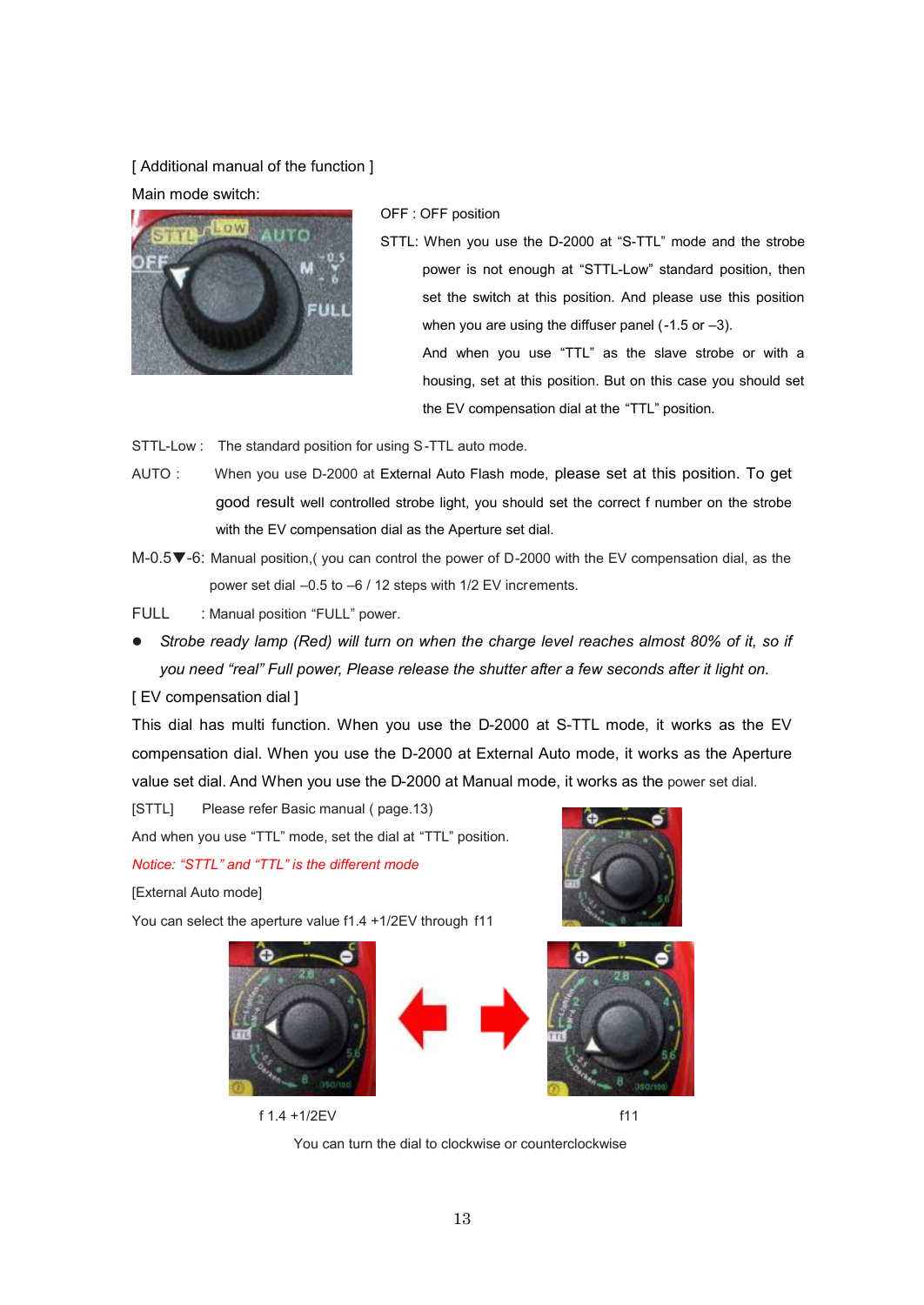## [Manual mode]

You can select the power FULL –6EV to Full-0.5EV with 12 steps



You can turn the dial to clockwise or counterclockwise

When you set the main switch dial at "Full" position, then the position of the EV compensation dial is no concern and D-2000 always fire with full power.